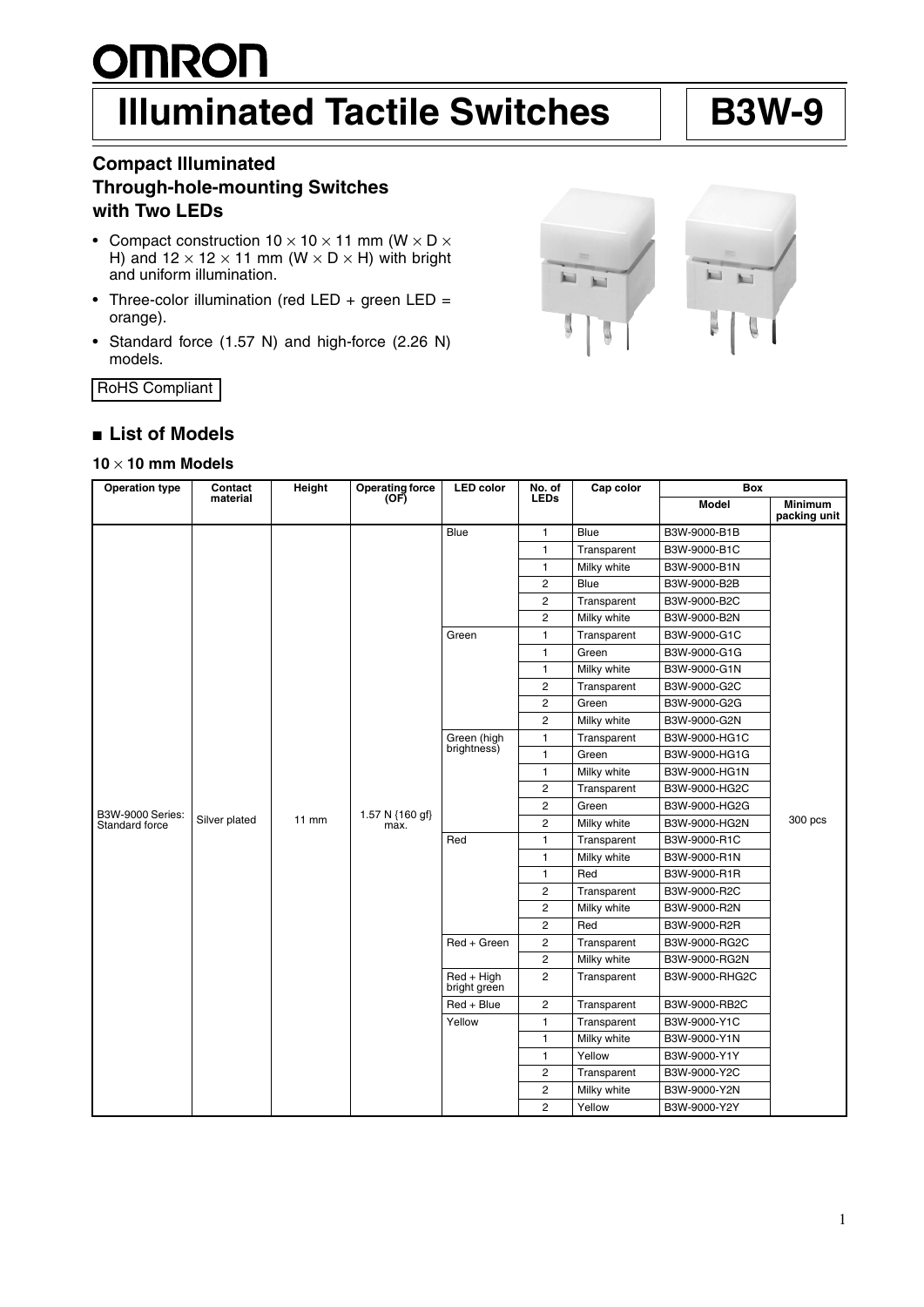| <b>Operation type</b>   | Contact       | Height  | <b>Operating force</b>  | <b>LED</b> color                | No. of         | Cap color   | <b>Box</b>     |                         |
|-------------------------|---------------|---------|-------------------------|---------------------------------|----------------|-------------|----------------|-------------------------|
|                         | material      |         | (OF)                    |                                 | <b>LEDs</b>    |             | <b>Model</b>   | Minimum<br>packing unit |
|                         |               |         |                         | Blue                            | 1              | <b>Blue</b> | B3W-9002-B1B   |                         |
|                         |               |         |                         |                                 | $\mathbf{1}$   | Transparent | B3W-9002-B1C   |                         |
|                         |               |         |                         |                                 | 1              | Milky white | B3W-9002-B1N   |                         |
|                         |               |         |                         |                                 | 2              | <b>Blue</b> | B3W-9002-B2B   |                         |
|                         |               |         |                         |                                 | 2              | Transparent | B3W-9002-B2C   |                         |
|                         |               |         |                         |                                 | 2              | Milky white | B3W-9002-B2N   |                         |
|                         |               |         |                         | Green                           | 1              | Transparent | B3W-9002-G1C   |                         |
|                         |               |         |                         |                                 | 1              | Green       | B3W-9002-G1G   |                         |
|                         |               |         |                         |                                 | $\mathbf{1}$   | Milky white | B3W-9002-G1N   |                         |
|                         |               |         |                         |                                 | 2              | Transparent | B3W-9002-G2C   |                         |
|                         |               |         |                         |                                 | 2              | Green       | B3W-9002-G2G   |                         |
|                         |               |         |                         |                                 | 2              | Milky white | B3W-9002-G2N   |                         |
|                         | Silver plated |         |                         | Green<br>(high bright-<br>ness) | 1              | Transparent | B3W-9002-HG1C  |                         |
|                         |               |         |                         |                                 | 1              | Green       | B3W-9002-HG1G  | 300 pcs                 |
|                         |               | $11$ mm |                         |                                 | $\mathbf{1}$   | Milky white | B3W-9002-HG1N  |                         |
|                         |               |         |                         |                                 | $\overline{2}$ | Transparent | B3W-9002-HG2C  |                         |
| <b>B3W-9002 Series:</b> |               |         |                         |                                 | 2              | Green       | B3W-9002-HG2G  |                         |
| High force              |               |         | 2.26 N {230 gf}<br>max. |                                 | 2              | Milky white | B3W-9002-HG2N  |                         |
|                         |               |         |                         | Red                             | 1              | Transparent | B3W-9002-R1C   |                         |
|                         |               |         |                         |                                 | 1              | Milky white | B3W-9002-R1N   |                         |
|                         |               |         |                         |                                 | 1              | Red         | B3W-9002-R1R   |                         |
|                         |               |         |                         |                                 | 2              | Transparent | B3W-9002-R2C   |                         |
|                         |               |         |                         |                                 | 2              | Milky white | B3W-9002-R2N   |                         |
|                         |               |         |                         |                                 | 2              | Red         | B3W-9002-R2R   |                         |
|                         |               |         |                         | Red + Green                     | 2              | Transparent | B3W-9002-RG2C  |                         |
|                         |               |         |                         |                                 | 2              | Milky white | B3W-9002-RG2N  |                         |
|                         |               |         |                         | $Red + High$<br>bright green    | $\overline{2}$ | Transparent | B3W-9002-RHG2C |                         |
|                         |               |         |                         | $Red + Blue$                    | 2              | Transparent | B3W-9002-RB2C  |                         |
|                         |               |         |                         | Yellow                          | $\mathbf{1}$   | Transparent | B3W-9002-Y1C   |                         |
|                         |               |         |                         |                                 | 1              | Milky white | B3W-9002-Y1N   |                         |
|                         |               |         |                         |                                 | 1              | Yellow      | B3W-9002-Y1Y   |                         |
|                         |               |         |                         |                                 | 2              | Transparent | B3W-9002-Y2C   |                         |
|                         |               |         |                         |                                 | 2              | Milky white | B3W-9002-Y2N   |                         |
|                         |               |         |                         |                                 | $\overline{c}$ | Yellow      | B3W-9002-Y2Y   |                         |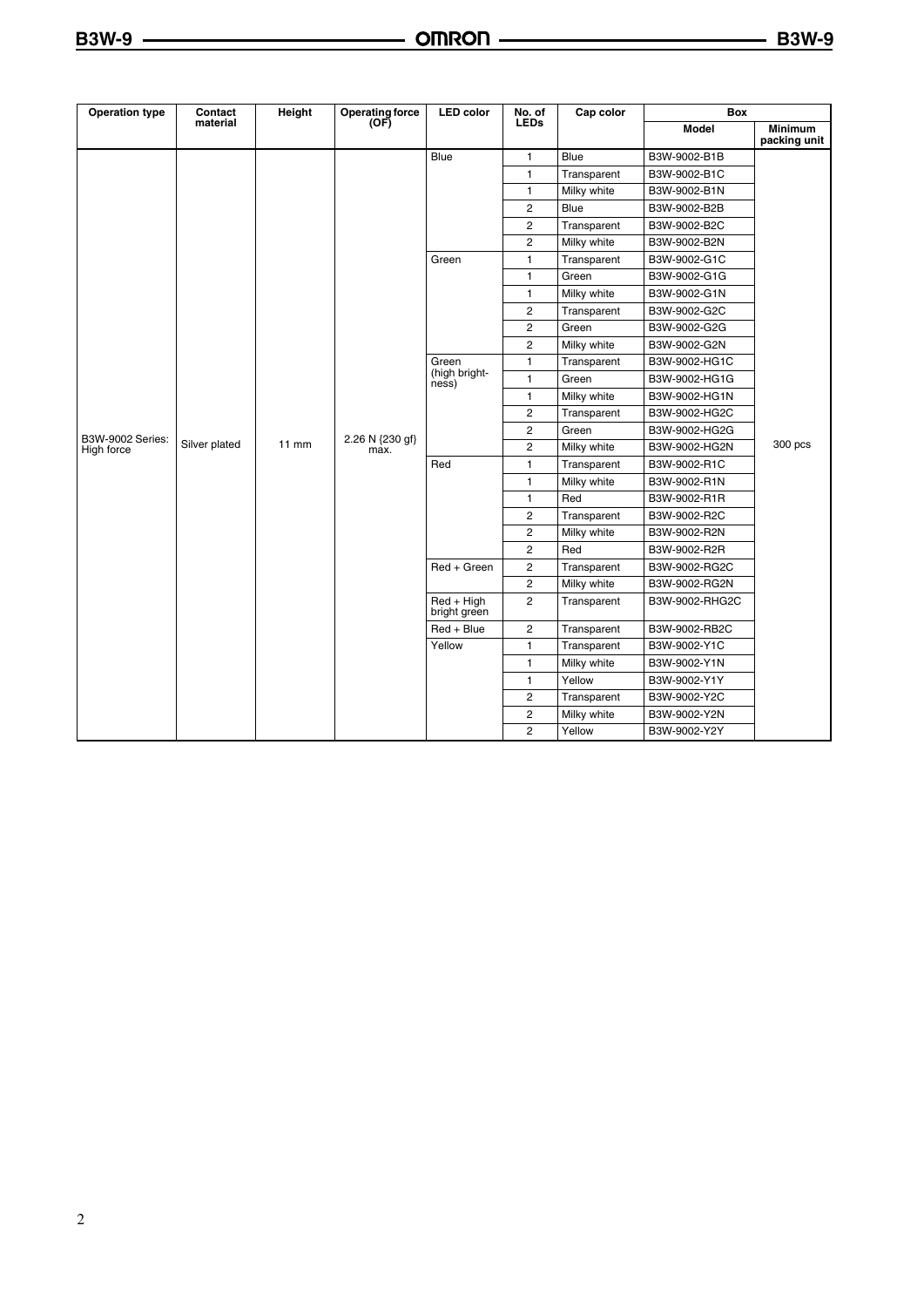#### **12** × **12 mm Models**

| <b>Operation type</b> | Contact       | Height  | <b>Operating force</b> | <b>LED</b> color             | No. of                  | Cap color   | Box            |                                |
|-----------------------|---------------|---------|------------------------|------------------------------|-------------------------|-------------|----------------|--------------------------------|
|                       | material      |         | (OF)                   |                              | <b>LEDs</b>             |             | <b>Model</b>   | <b>Minimum</b><br>packing unit |
|                       |               |         |                        | Blue (high                   | 1                       | Blue        | B3W-9010-B1B   |                                |
|                       |               |         |                        | brightness)                  | 1                       | Milky white | B3W-9010-B1N   |                                |
|                       |               |         |                        |                              | 2                       | Blue        | B3W-9010-B2B   |                                |
|                       |               |         |                        |                              | $\overline{\mathbf{c}}$ | Milky white | B3W-9010-B2N   |                                |
|                       |               |         |                        | Green                        | 1                       | Green       | B3W-9010-G1G   |                                |
|                       |               |         |                        |                              | 1                       | Milky white | B3W-9010-G1N   |                                |
|                       |               |         |                        |                              | $\overline{\mathbf{c}}$ | Green       | B3W-9010-G2G   |                                |
|                       |               |         |                        |                              | $\overline{c}$          | Milky white | B3W-9010-G2N   |                                |
|                       |               |         |                        | Green (high                  | 1                       | Green       | B3W-9010-HG1G  |                                |
|                       |               |         |                        | brightness)                  | 1                       | Milky white | B3W-9010-HG1N  |                                |
|                       |               |         |                        |                              | 2                       | Green       | B3W-9010-HG2G  |                                |
| B3W-9010 Series:      |               |         | 1.57 N {160 gf}        |                              | 2                       | Milky white | B3W-9010-HG2N  |                                |
| Standard force        |               |         | max.                   | Red                          | 1                       | Red         | B3W-9010-R1R   |                                |
|                       |               |         |                        |                              | 1                       | Milky white | B3W-9010-R1N   |                                |
|                       |               |         |                        |                              | 2                       | Red         | B3W-9010-R2R   |                                |
|                       |               |         |                        |                              | 2                       | Milky white | B3W-9010-R2N   |                                |
|                       |               |         |                        | Red + Green                  | 2                       | Milky white | B3W-9010-RG2N  |                                |
|                       |               |         |                        | $Red + High$<br>bright green | $\overline{c}$          | Milky white | B3W-9010-RHG2N |                                |
|                       |               |         |                        | Red + Blue                   | 2                       | Milky white | B3W-9010-RB2N  |                                |
|                       | Silver plated | $11$ mm |                        | Yellow                       | 1                       | Yellow      | B3W-9010-Y1Y   |                                |
|                       |               |         |                        |                              | 1                       | Milky white | B3W-9010-Y1N   | 300 pcs                        |
|                       |               |         |                        |                              | 2                       | Yellow      | B3W-9010-Y2Y   |                                |
|                       |               |         |                        |                              | $\overline{\mathbf{c}}$ | Milky white | B3W-9010-Y2N   |                                |
|                       |               |         |                        | Blue                         | 1                       | Blue        | B3W-9012-B1B   |                                |
|                       |               |         |                        |                              | 1                       | Milky white | B3W-9012-B1N   |                                |
|                       |               |         |                        |                              | $\overline{\mathbf{c}}$ | Blue        | B3W-9012-B2B   |                                |
|                       |               |         |                        |                              | 2                       | Milky white | B3W-9012-B2N   |                                |
|                       |               |         |                        | Green                        | 1                       | Green       | B3W-9012-G1G   |                                |
|                       |               |         |                        |                              | 1                       | Milky white | B3W-9012-G1N   |                                |
|                       |               |         |                        |                              | 2                       | Green       | B3W-9012-G2G   |                                |
|                       |               |         |                        |                              | 2                       | Milky white | B3W-9012-G2N   |                                |
|                       |               |         |                        | Green                        | 1                       | Green       | B3W-9012-HG1G  |                                |
|                       |               |         |                        | (high bright-<br>ness)       | 1                       | Milky white | B3W-9012-HG1N  |                                |
|                       |               |         |                        |                              | 2                       | Green       | B3W-9012-HG2G  |                                |
| B3W-9012 Series:      |               |         | 2.26 N {230 gf}        |                              | $\overline{\mathbf{c}}$ | Milky white | B3W-9012-HG2N  |                                |
| High-force            |               |         | max.                   | Red                          | 1                       | Red         | B3W-9012-R1R   |                                |
|                       |               |         |                        |                              | 1                       | Milky white | B3W-9012-R1N   |                                |
|                       |               |         |                        |                              | $\overline{c}$          | Red         | B3W-9012-R2R   |                                |
|                       |               |         |                        |                              | 2                       | Milky white | B3W-9012-R2N   |                                |
|                       |               |         |                        | $Red +$<br>Green             | $\overline{c}$          | Milky white | B3W-9012-RG2N  |                                |
|                       |               |         |                        | $Red + High$<br>bright green | $\overline{c}$          | Milky white | B3W-9012-RHG2N |                                |
|                       |               |         |                        | Red + Blue                   | 2                       | Milky white | B3W-9012-RB2N  |                                |
|                       |               |         |                        | Yellow                       | 1                       | Yellow      | B3W-9012-Y1Y   |                                |
|                       |               |         |                        |                              | 1                       | Milky white | B3W-9012-Y1N   |                                |
|                       |               |         |                        |                              | $\overline{c}$          | Yellow      | B3W-9012-Y2Y   |                                |
|                       |               |         |                        |                              | $\overline{c}$          | Milky white | B3W-9012-Y2N   |                                |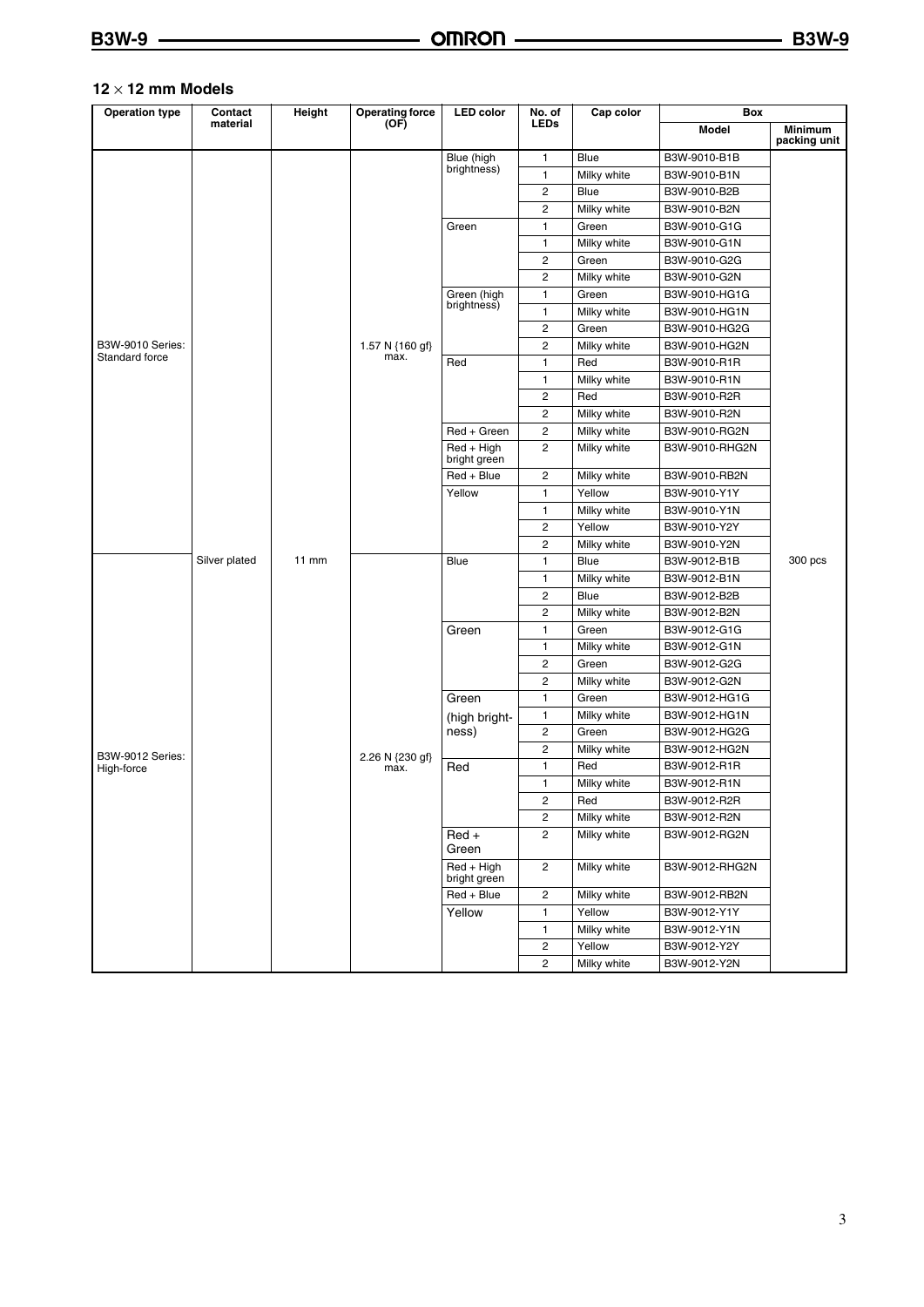# ■ Ratings/Characteristics (Same for Both Standard and High-force Switches)

| Rating (resistive load)                   | to 50 mA, 3 to 24 VDC                                                                                                    |  |  |  |  |
|-------------------------------------------|--------------------------------------------------------------------------------------------------------------------------|--|--|--|--|
| Minimum applicable load (reference value) | 10 µA at 1 VDC (resistive load)                                                                                          |  |  |  |  |
| Ambient operating temperature             | $-25^{\circ}$ C to +70 $^{\circ}$ C at 60% max. humidity (with no icing or condensation)                                 |  |  |  |  |
| Ambient operating humidity                | 35% to 85% (at +5 to +35 °C)                                                                                             |  |  |  |  |
| <b>Contact form</b>                       | SPST-NO                                                                                                                  |  |  |  |  |
| Contact resistance (initial value)        | 100 m $\Omega$ max.                                                                                                      |  |  |  |  |
| Insulation resistance                     | 100 M $\Omega$ min. (at 250 VDC with insulation tester)                                                                  |  |  |  |  |
| Dielectric strength                       | 500 VAC, 50/60 Hz for 1 min                                                                                              |  |  |  |  |
| <b>Bounce time</b>                        | 5 ms max.                                                                                                                |  |  |  |  |
| <b>Vibration resistance</b>               | Malfunction: 10 to 55 Hz, 1.5 mm double amplitude                                                                        |  |  |  |  |
| <b>Shock resistance</b>                   | Destruction: 1,000 m/s <sup>2</sup> {approx. 100 G} max.<br>Malfunction: 100 m/s <sup>2</sup> {approx. 10 G} max.        |  |  |  |  |
| <b>Durability</b>                         | Switch sec-<br>1.57 N (standard force): 1,000,000 operations min.<br>2.26 N (high-force):300,000 operations min.<br>tion |  |  |  |  |
| Degree of protection                      | IEC IP00                                                                                                                 |  |  |  |  |
| Washing                                   | Not possible                                                                                                             |  |  |  |  |

# ■ **Operating Characteristics**

| Item                        | <b>Standard-force</b><br>Switches (B3W-9000) | <b>High-force Switches</b><br>(B3W-90□2) |  |
|-----------------------------|----------------------------------------------|------------------------------------------|--|
| <b>Operating force (OF)</b> | 1.57 N {160 gf} max.                         | 2.26 N {230 qf} max.                     |  |
| <b>Releasing force (RF)</b> | $0.2 N$ {20 gf} min.                         | $0.49 N \{50 gf\}$ min.                  |  |
| <b>Pretravel (PT)</b>       | $0.25^{+0.2} /_{-0.1}$ mm                    |                                          |  |

### ■ **Model Structure**



#### ■ **LED Specifications** (Ambient temperature Ta = 25°C)

| <b>LED</b> color                       | Red                                | Green             | Green (high brightness) | Yellow | <b>Blue</b> |
|----------------------------------------|------------------------------------|-------------------|-------------------------|--------|-------------|
|                                        |                                    |                   |                         |        |             |
| Maximum operating current $I_{FM}$     | 27 mA                              | 27 mA             | 27 mA                   | 45 mA  | 27 mA       |
| Recommended operating current $I_F$    | 20 mA                              | 10 <sub>m</sub> A | 20 mA                   | 20 mA  | 20 mA       |
| Forward voltage (standard value) $V_F$ | 1.8V                               | 2.1V              | 3.7V                    | 2V     | 3.7V        |
| Maximum reverse voltage $V_{\rm B}$    | 5V                                 | 5 V               | 5 V                     | 5 V    | 5 V         |
| Ambient operating temperature          | $-25^{\circ}$ C to 70 $^{\circ}$ C |                   |                         |        |             |

**Note:** For Switches with two LEDs, red and green, the recommended operating current is 12 mA for the red and 20 mA for the green LED for application with three-color illumination.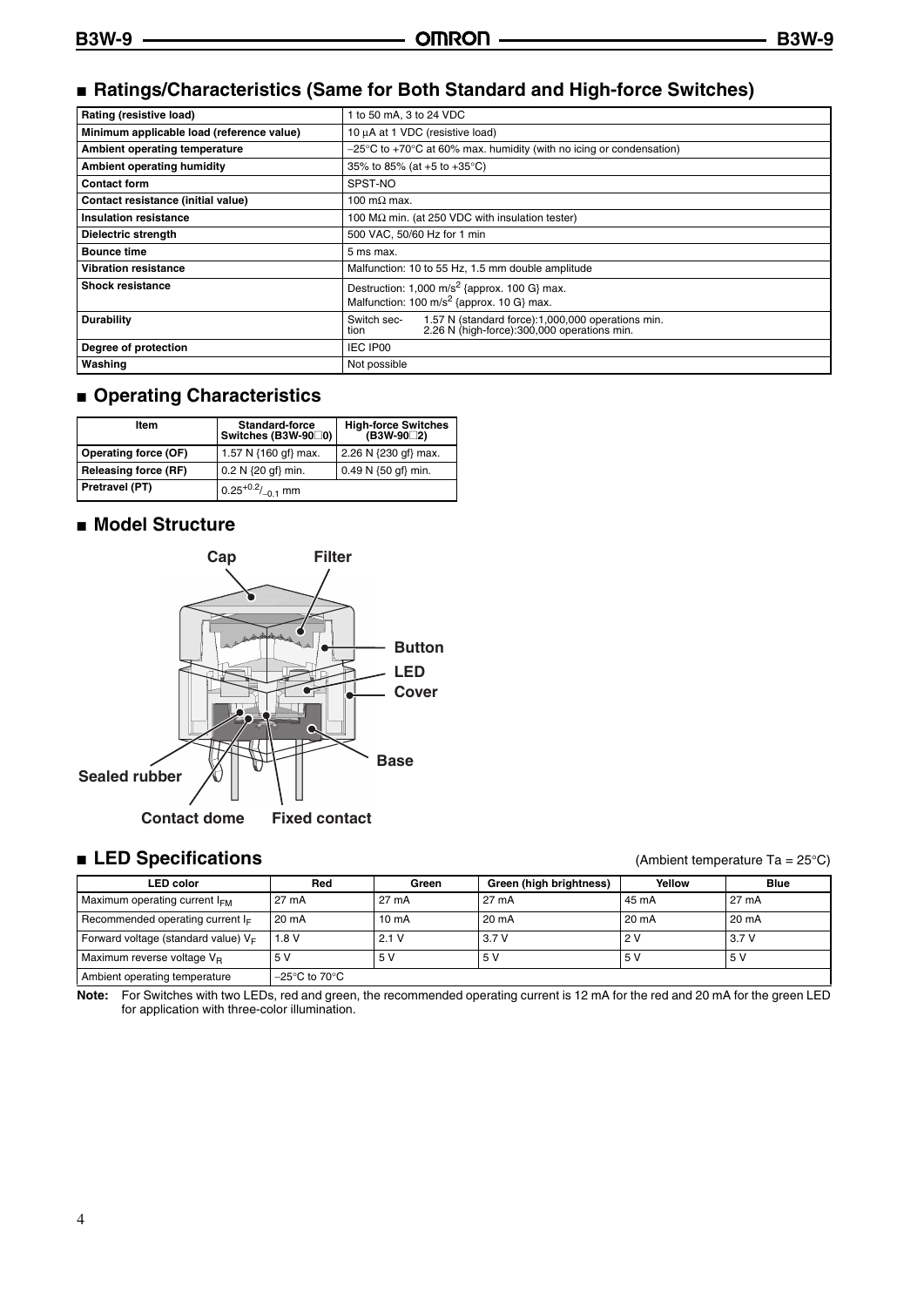# ■ **LEDs**

#### ● **Forward current reduction curve**



#### ● **Forward current and forward voltage curves**



 $1.5$  2.0

1.0 1.5 2.0 2.5 3.0<br>Forward voltage V<sub>F</sub> (V)

0





- **Note: 1.** Make sure that the polarity of the LEDs is correct. The polarity is not indicated on the Switch, but the positive pole is located on the back surface of the Switch on the side with the OMRON mark.
	- **2.** Connect limiting resistors to the LEDs. The Switch does not have built-in limiting resistors, so satisfy the LED characteristics by obtaining the limiting resistance according to the following formula based on the voltage to be used.

Limiting resistance (R)=  $\frac{\text{(Voltage used (E) - LED forward voltage (VF))}}{\text{LED forward current (IF)}}$  (Ω)

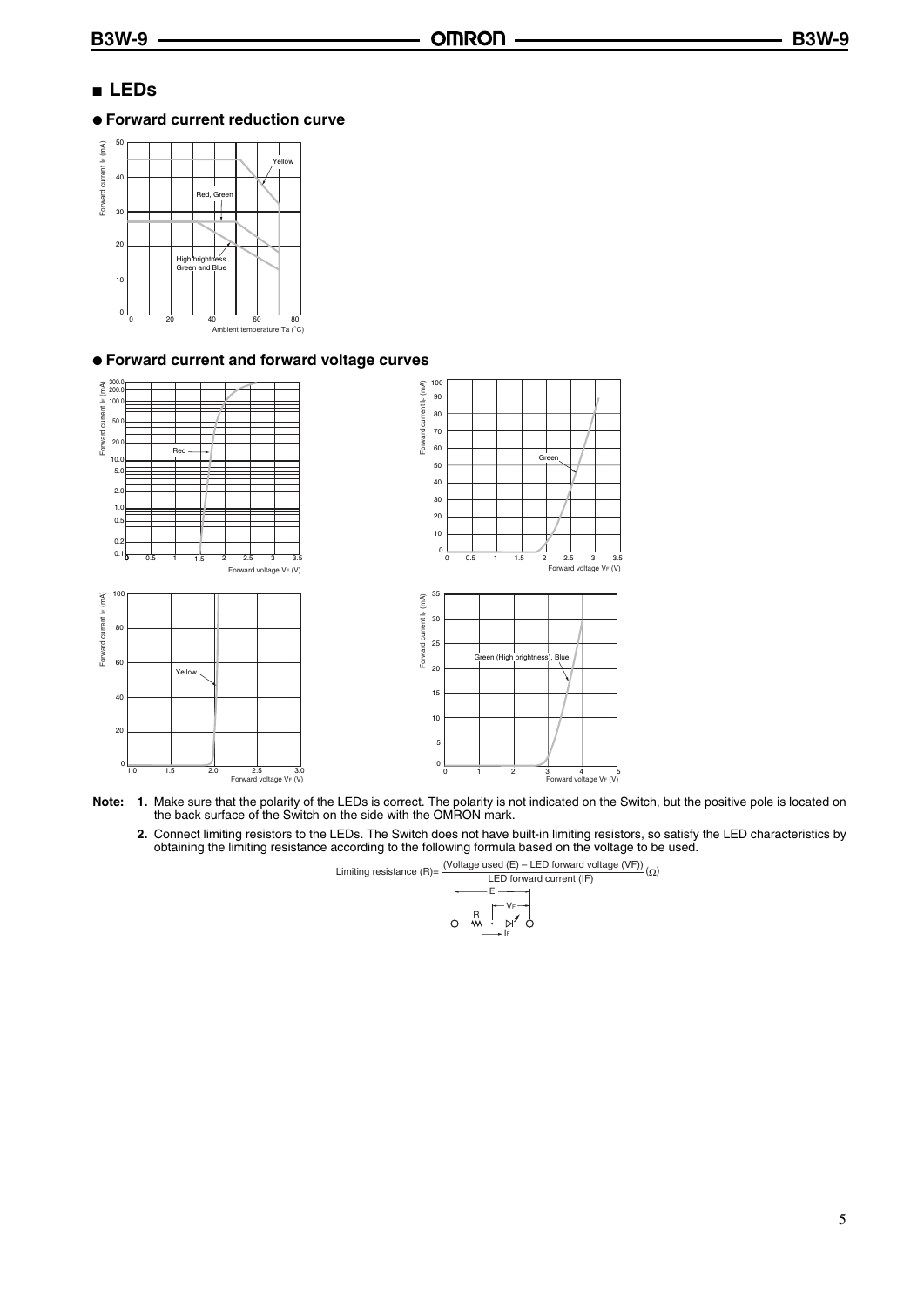# ■ **Dimensions** (Unit: mm)

#### **1 LED Types**

**B3W-900**@**-**@**1**@ **B3W-901**@**-**@**1**@



 $(2)$   $(1)$ 

ornikor

(7.2)

 $(7.2)$ 

 $(4)$   $(3)$ 



 $(7)$ 

6.5

(7.2)

 $(2)$   $(1)$ 

 $(4)$   $(3)$ 



**Terminal Arrangement/ Internal Connections (Top View)** 



**Note:** If the poles of the LED are set incorrectly,<br>it may result in malfunction.





**B3W ||╦<sup>24</sup>| B3W ||** 

4.5

**Note:** Unless otherwise specified, a tolerance of ±0.4 mm applies to all dimensions. No terminal numbers are indicated on the Switches.

#### 6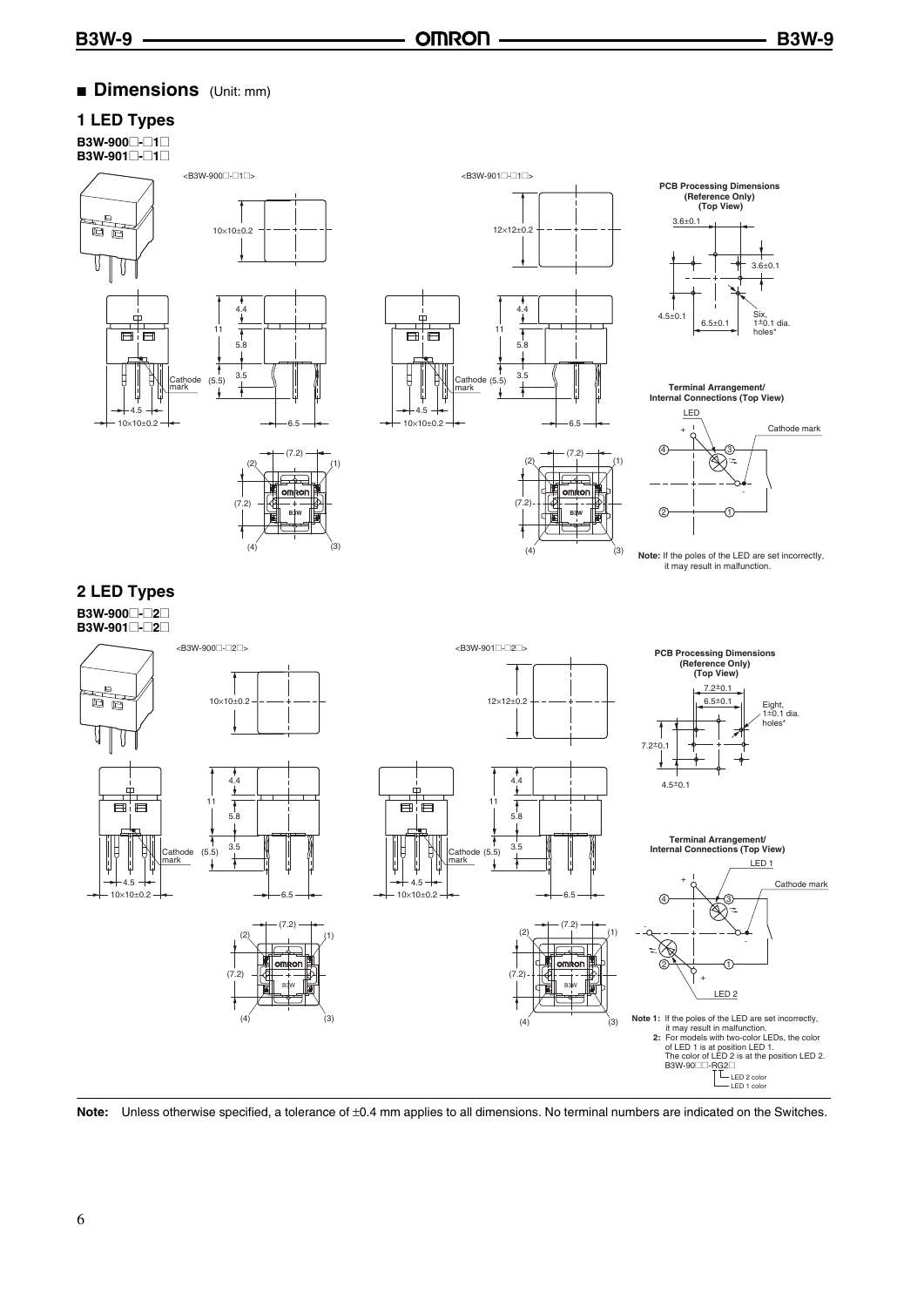# ■ **Accessories**

**B3W-9**<sup>*--F*</sup>

# **Text Combination Films**

# **Text Combination Films for B3W-9 Illuminated Tactile Switches**

- Display two different labels in combination with a 2-LED B3W-9 Switch.
- Color combinations: Red/Green or Red/Blue

### ■ **Model Number Legend**

$$
B3W-9\underset{1}{\square}\underset{2}{\square}-F\underset{3}{\square}
$$

**1. Color**

R: Red

- **2. Color**
	- B: Blue
	- G: Green
- **3. Color and text combination**
	- F1: Red OFF Blue or green ON F2: Red 切 (OFF)
	- Blue or green  $\lambda$  (ON) F3: Red <br> **閉** (CLOSE) Blue or green 開 (OPEN)
	- F4: Red  $\times$ Blue or green  $\bigcirc$ F5: Red
	- Blue or green
- **Note: 1.** Five text combinations are available.
	- **2.** Films can also be customized with other text for 50 sheets (1,250 films) per lot. Delivery time is approximately five weeks. (Ask your OMRON representative for details.)

### ■ **Recommended B3W-9 Switches**

| 2-LED Switches<br><b>Operating force</b> |  | Red/Blue      | <b>Red/Bright green</b> |
|------------------------------------------|--|---------------|-------------------------|
| l Standard-force Switches                |  | B3W-9000-RB2C | B3W-9000-RHG2C          |
| <b>High-force Switches</b>               |  | B3W-9002-RB2C | B3W-9002-RHG2C          |

#### ■ **Minimum Order**

25 films/sheet

B3W-9 Films are sold in units of 25 films. Orders must be made in multiples of 25 (the quantity per sheet).

**Note:** Text Combination Films are sold without the Switches. Order one of the above models of B3W-9 Illuminated Tactile Switches separately.



| <b>LED colors</b> | Model             |
|-------------------|-------------------|
| Red/Blue          | B3W-9RB-F1        |
| Red/Green         | <b>B3W-9RG-F1</b> |
| Red/Blue          | B3W-9RB-F2        |
| Red/Green         | <b>B3W-9RG-F2</b> |
| Red/Blue          | B3W-9RB-F3        |
| Red/Green         | <b>B3W-9RG-F3</b> |
| Red/Blue          | B3W-9RB-F4        |
| Red/Green         | <b>B3W-9RG-F4</b> |
| Red/Blue          | <b>B3W-9RB-F5</b> |
| Red/Green         | <b>B3W-9RG-F5</b> |
|                   |                   |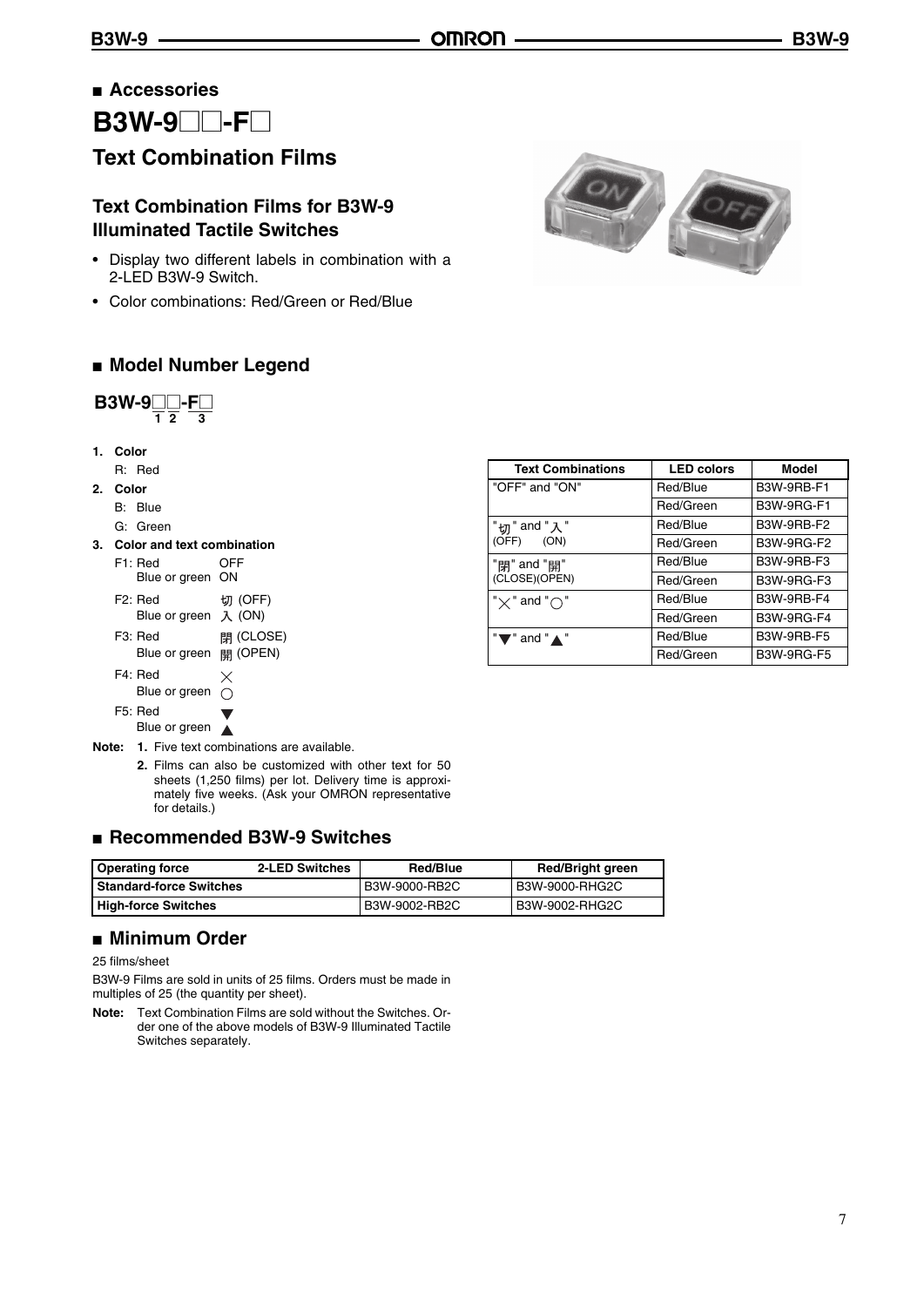### ■ **Safety Precautions**

**Note:** Refer to *Safety Precautions* in *Tactile Switches* (Cat. No. X037) for details on general safety precautions.

#### ■ **Precautions for Correct Use**

#### **LEDs**

Switches with high-brightness green (HG) or blue (B) LEDs are susceptible to static electricity. Be careful when handling a Switch with these LEDs as it may cause the Switch to breakdown.

#### **Removing the Cap**

- 1. Hold the cap at the side away from the mating section. Pull straight up.
- 2. Do not remove the cap while the Switch is mounted. Doing so will apply force to the soldered section and LEDs, resulting in malfunction.



#### **Placing the Cap on the Switch**

Hold the Cap at the side away from the mating section. Push straight down until the mating section meets.



#### **Removing the Cap**

The Cap can be removed up to two times. Excessively removing the Cap will cause the mating section to become weak, resulting the operating section not mating completely or the Cap may fall off.

#### **Film Dimensions**

Dimensions of the film are shown below. The thickness is 0.2 mm.